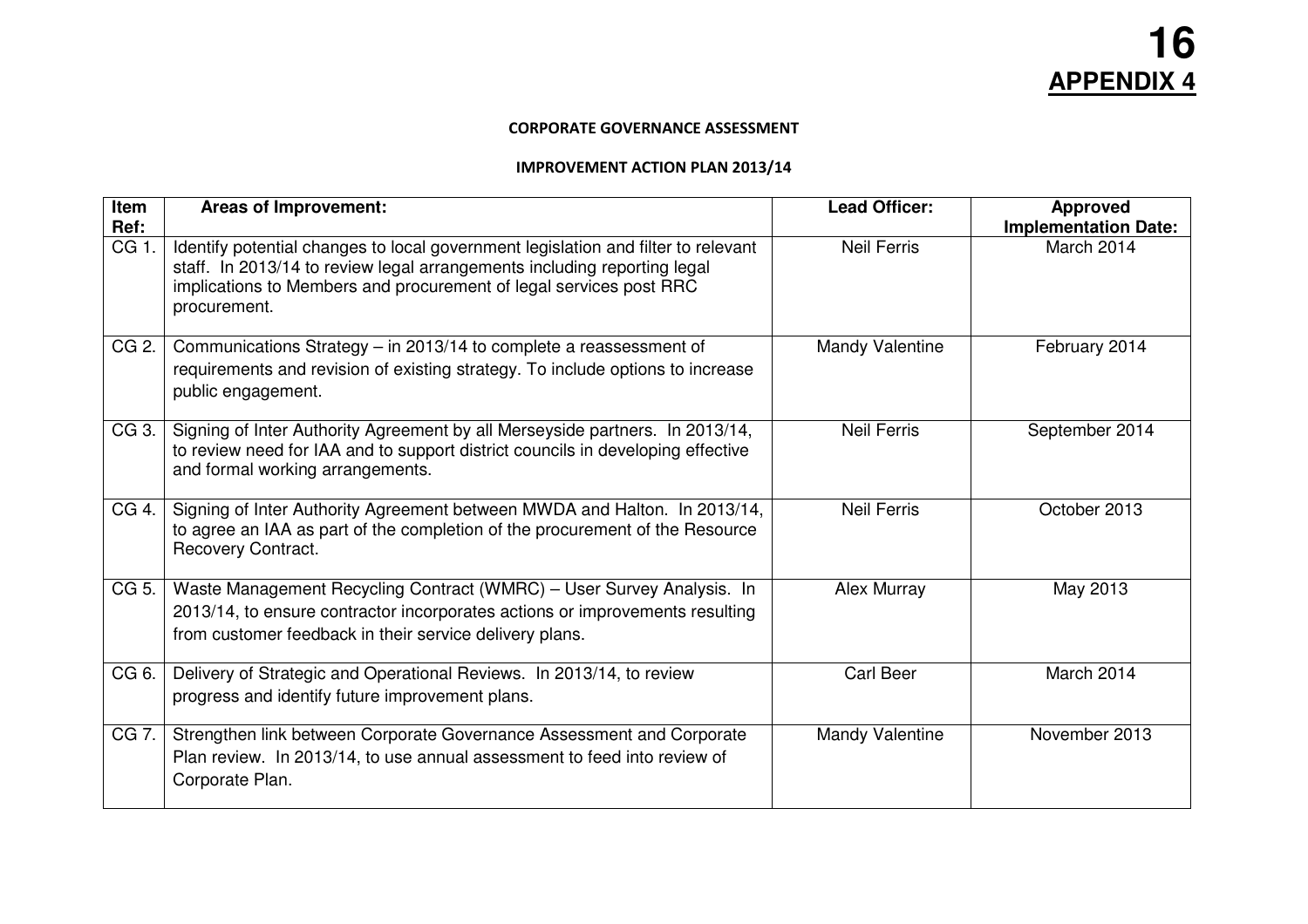| Item          | <b>Areas of Improvement:</b>                                                                                                                                                                                                     | <b>Lead Officer:</b>  | <b>Approved</b>                               |
|---------------|----------------------------------------------------------------------------------------------------------------------------------------------------------------------------------------------------------------------------------|-----------------------|-----------------------------------------------|
| Ref:<br>CG 8. | Review existing Memorandum of Understanding with partners to ensure up to                                                                                                                                                        | <b>Neil Ferris</b>    | <b>Implementation Date:</b><br>September 2014 |
|               | date / relevant.                                                                                                                                                                                                                 |                       |                                               |
| CG 9.         | Review Performance Reporting with a view to strengthening links between<br>finance and service delivery. To include annual outturn of performance, a<br>review of performance indicators and managing performance and profiling. | <b>Carl Beer</b>      | March 2014                                    |
|               | CG 10. Production of a Guide for MWDA Members. In 2013/14, to consult with<br>constituent councils regarding Code of Conduct for Members.                                                                                        | <b>Neil Ferris</b>    | December 2013                                 |
| CG 11.        | Approval of Tender clarification and post tender negotiation procedure.                                                                                                                                                          | Mandy Valentine       | November 2013                                 |
|               | CG 12 Value for Money Assessment in relation to Operational / Strategic Reviews.<br>This will be dependent on the outcomes of the reviews identified in CG6<br>above.                                                            | Peter Williams        | March 2014                                    |
|               | CG 13. Disclosure of Offers and/or Receipt of Gifts and Hospitality (for officers)<br><b>Procedure Review</b>                                                                                                                    | <b>Peter Williams</b> | March 2014                                    |
| CG 14.        | Review of implications of Localism Act in relation to Code of Conduct for<br>Members and identify new arrangements including voluntary Code                                                                                      | <b>Neil Ferris</b>    | March 2014                                    |
|               | CG 15. Skills Audit to be used to identify internal skill sets prior to engagement of<br>external consultants.                                                                                                                   | Paula Pocock          | March 2014                                    |
| CG 16.        | Identify and review all interfaces with stakeholders including constituent<br>councils                                                                                                                                           | <b>Neil Ferris</b>    | September 2014                                |
| CG 17         | Senior Management Team Meeting to discuss implementation of Corporate<br>Governance Action Plan                                                                                                                                  | <b>Carl Beer</b>      | September 2013                                |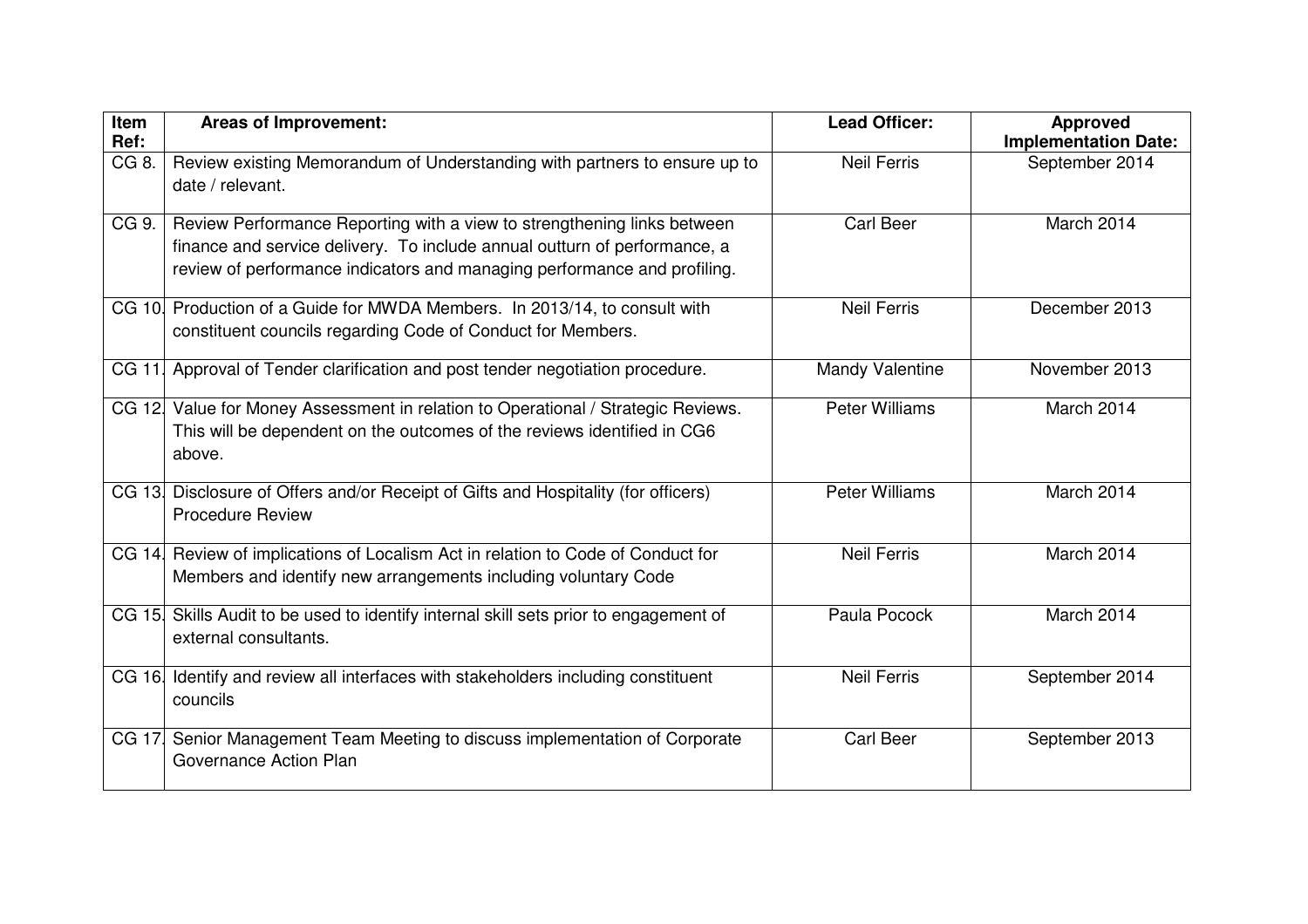## **16 APPENDIX 4**

| <b>Item</b><br>Ref: | <b>Areas of Improvement:</b>                                                                                                                                                                                                                                                                                              | <b>Lead Officer:</b>   | <b>Approved</b><br><b>Implementation Date:</b> |
|---------------------|---------------------------------------------------------------------------------------------------------------------------------------------------------------------------------------------------------------------------------------------------------------------------------------------------------------------------|------------------------|------------------------------------------------|
|                     | CG 18 Obtain Halton Borough Council's confirmation of affordability for Final<br><b>Business Case for Resource Recovery Contract</b>                                                                                                                                                                                      | <b>Peter Williams</b>  | October 2013                                   |
|                     | CG 19 Financial Instructions - In 2013/14 to update and incorporate VFM guidance<br>and advice on how to achieve best value.                                                                                                                                                                                              | <b>Peter Williams</b>  | Sept 2013                                      |
|                     | CG 20. Budget profiles to continue to be developed to ensure patterns of expenditure<br>can be monitored more effectively                                                                                                                                                                                                 | <b>Peter Williams</b>  | November 2013                                  |
|                     | CG 21. Financial management as part of the budget holder's role to be developed<br>further. In 2013/14, to include budget management in SDI process and<br>conduct training sessions with budget managers.                                                                                                                | <b>Peter Williams</b>  | April 2014                                     |
|                     | CG 22 Review of Governance Arrangements and Constitution. In 2013/14, to review<br>existing Procedural Rules with a view to updating references to Chief<br>Executive's role and to consider setting out format of Authority reports. The<br>review also to be informed from the findings of Mersey Travel's Peer Review. | <b>Mandy Valentine</b> | September 2013                                 |
|                     | CG 23. Review of Member Training and Development. In 2013/14, to identify training<br>opportunities to develop role as an MWDA Member and to implement any<br>new arrangements arising from Code of Conduct for Members / Members'<br>Guide                                                                               | <b>Mandy Valentine</b> | March 2014                                     |
|                     | CG 24. Cost / Benefit of adopting ISO 9001 quality standard to be considered by<br><b>Members</b>                                                                                                                                                                                                                         | <b>Mandy Valentine</b> | November 2013                                  |
|                     | CG 25. Training Programme to include development of management skills (including<br>soft skills, policy and procedures, finance) and delivery of Corporate Training<br>(including Whistleblowing, Code of Conduct, Decision Making)                                                                                       | Paula Pocock           | March 2014                                     |